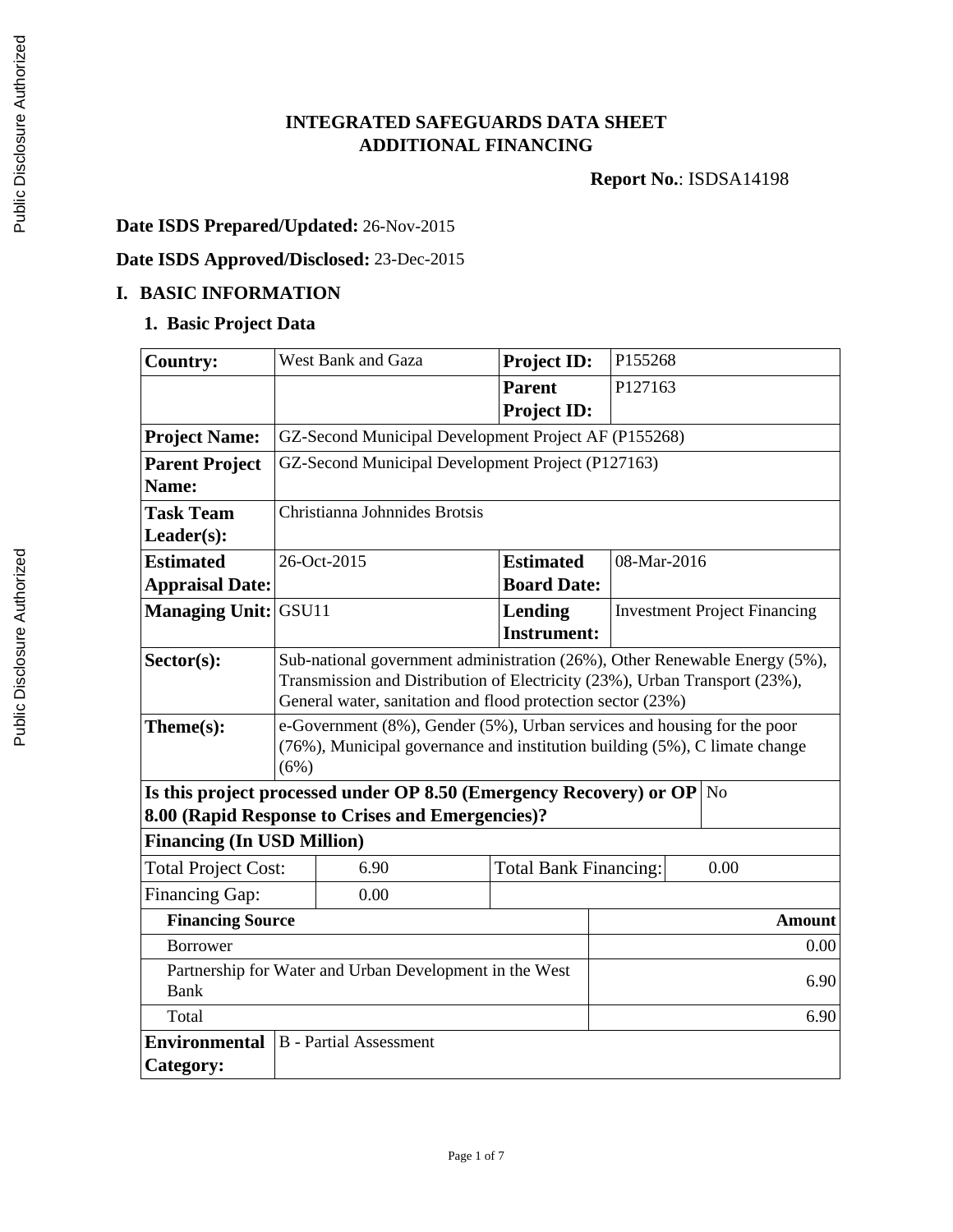| Is this a | Yes |
|-----------|-----|
| Repeater  |     |
| project?  |     |

### **2. Project Development Objective(s)**

#### **A. Original Project Development Objectives – Parent**

The objective of the Project is to improve the Recipient's municipal management practices for better municipal transparency and services delivery.

#### **B. Proposed Project Development Objectives – Additional Financing (AF)**

### **3. Project Description**

Remark on the PDO: The PDO was revised during the first Additional Financing, approved in October 2014 to the following "to improve the Recipient's municipal management practices for better municipal transparency and service delivery, and to restore priority municipal services following the conflict in Gaza".

#### Introduction

This Project Paper seeks the approval of the Executive Directors to provide an additional grant in an amount of US\$6.9 million to West Bank and Gaza, P127163, [loan/credit number].

The Municipal Development Project 2 (MDP2) was designed in two cycles, each with a duration of 18 months. The financing was anticipated in the beginning of the project and fully accounted for within the Project Development Objective (PDO) and indicators at that time. The proposed additional loan would help close the financing gap of the second cycle of the project under Component 1, Municipal Grants for Capital Investments. It was anticipated that there would be a financing gap due to an increase in the population and number of municipalities (7% population growth over the last two years) and the increased incentives based on performance. However donor budget cycles were such that the funds were not available at project approval. In addition, the conflict in Gaza during the summer of 2014 further increased the need for funding for infrastructure. The request for additional financing will help close the financing gap for cycle 2 which funds infrastructure sub-projects that the municipalities rely upon as part of their capital investments. The project is expected to be completed by February 28, 2018 the current closing date established at the approval of the first additional financing. While there will not be any changes in the institutional arrangements, the financing plan will be revised to reflect the additional funding from the PID Multi-Donor Trust Fund (MDTF).

Partnership arrangements. The Project is co-financed by Denmark and Sweden through the World Bank administered PID MDTF for US\$25.8 million equivalent. Other Funding Partners are providing funding in parallel in the total amount of US\$32.5million.

The project will continue to be implemented in 5 components. These include (i) Component 1: Municipal Grants for Capital Investments allocates performance-based grants to municipalities for capital investments or operating expenditures through a transfer formula; (ii) Component 2: Support to Municipal Innovations and Efficiency facilitates learning and innovation to promote municipal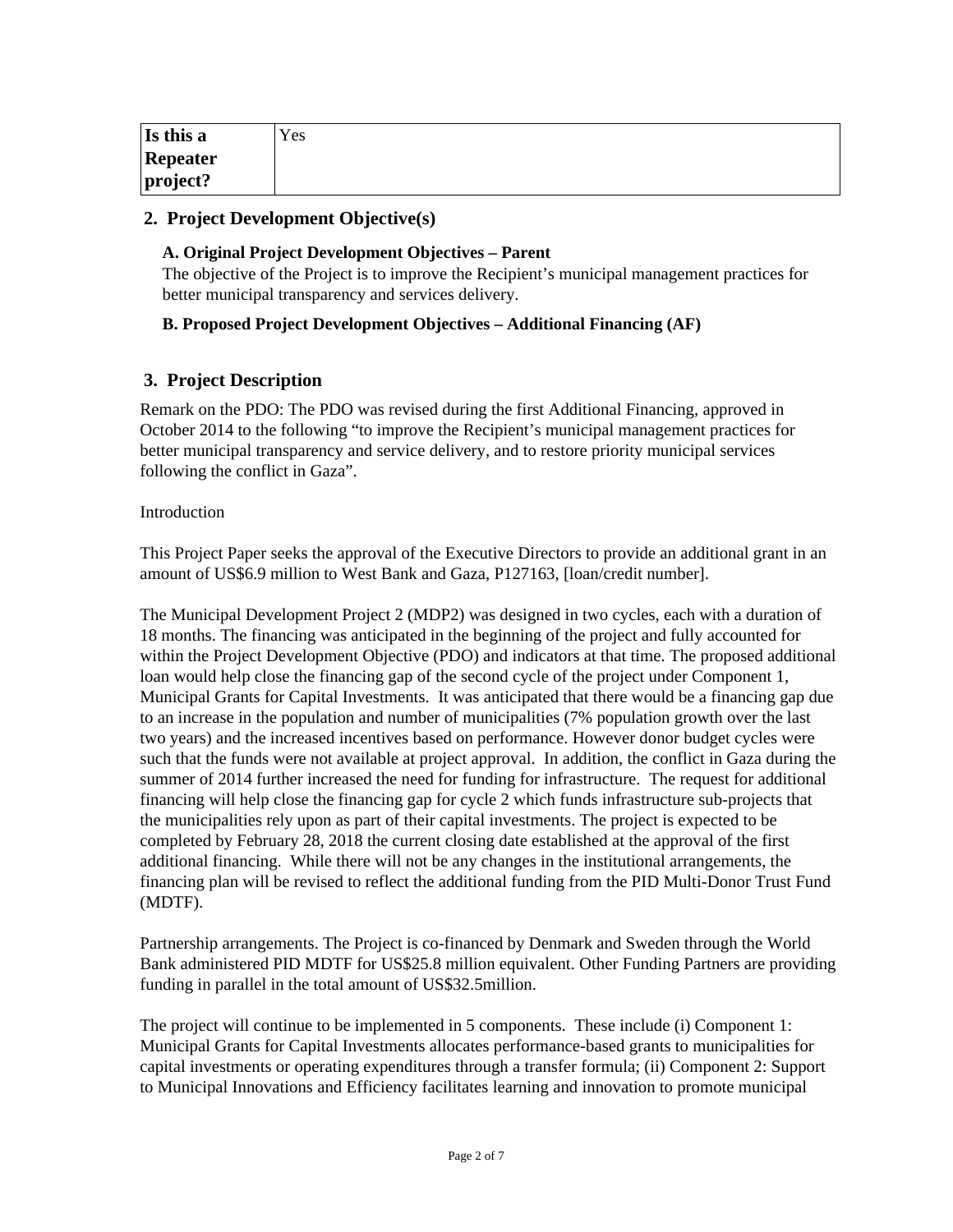development; (iii) Component 3: Technical Assistance for Municipalities and the Municipal Development and Lending Fund (MDLF) supports municipalities to graduate to a higher performance category, and supports the implementing entity to build its capacity; (iv) Component 4: Project Implementation Support and Management Costs finances project management. Component 5: Gaza Municipal Emergency Grants. Social Accountability and gender inclusion will be mainstreamed across all Components.

# **4. Project location and salient physical characteristics relevant to the safeguard analysis (if known)**

138 municipalities in the West bank and Gaza.

## **5. Environmental and Social Safeguards Specialists**

Hana Salah (GSU05) Mariana T. Felicio (GSURR)

| <b>6. Safeguard Policies</b>           | <b>Triggered?</b> | <b>Explanation (Optional)</b>                                                                                                                                                                                                                                                                                                                                                                                                                                                                                                                                                                                                                                                                                                                                                                                                                                                                                                                                                                                                                                                                                                                                                                                                                                                                                                                           |
|----------------------------------------|-------------------|---------------------------------------------------------------------------------------------------------------------------------------------------------------------------------------------------------------------------------------------------------------------------------------------------------------------------------------------------------------------------------------------------------------------------------------------------------------------------------------------------------------------------------------------------------------------------------------------------------------------------------------------------------------------------------------------------------------------------------------------------------------------------------------------------------------------------------------------------------------------------------------------------------------------------------------------------------------------------------------------------------------------------------------------------------------------------------------------------------------------------------------------------------------------------------------------------------------------------------------------------------------------------------------------------------------------------------------------------------|
| Environmental<br>Assessment OP/BP 4.01 | Yes               | OP 4.01 is triggered and requires an environmental<br>assessment for activities that involve infrastructure<br>construction. The development and rehabilitation of<br>municipal infrastructure includes roads, rehabilitation of<br>water wells, water networks, and wastewater and<br>sanitation facilities, parks, and others. Negative<br>environmental impacts, associated with municipal<br>subprojects, are expected to be minor during the<br>construction phase. These impacts will be mitigated by<br>the MDLF through EMP implementation and the project<br>is classified as category "B". Furthermore, the size of<br>funds available to municipalities under this program limit<br>the scope of the subprojects, and hence larger scale<br>subprojects which require a full-fledged EIA (category A)<br>will be excluded (negative list) in the sub-project<br>screening process and will not be feasible due to the<br>ceilings of funds available under the project. An<br>Environmental and Social Management Framework has<br>been prepared by MDLF since all sub-projects are not<br>fully known a priori. The ESMF contains provisions for<br>screening of sub-projects and acceptance/rejection<br>criteria, negative lists. MDLF will monitor compliance on<br>EMP provisions of different municipalities during<br>implementation. |
| Natural Habitats OP/BP<br>4.04         | N <sub>o</sub>    |                                                                                                                                                                                                                                                                                                                                                                                                                                                                                                                                                                                                                                                                                                                                                                                                                                                                                                                                                                                                                                                                                                                                                                                                                                                                                                                                                         |
| Forests OP/BP 4.36                     | N <sub>o</sub>    |                                                                                                                                                                                                                                                                                                                                                                                                                                                                                                                                                                                                                                                                                                                                                                                                                                                                                                                                                                                                                                                                                                                                                                                                                                                                                                                                                         |
| Pest Management OP 4.09 Yes            |                   | OP 4.09 is triggered, a few municipalities, particularly in<br>Gaza support subprojects which may require financing to<br>purchase of some chemicals for pest control, primarily                                                                                                                                                                                                                                                                                                                                                                                                                                                                                                                                                                                                                                                                                                                                                                                                                                                                                                                                                                                                                                                                                                                                                                        |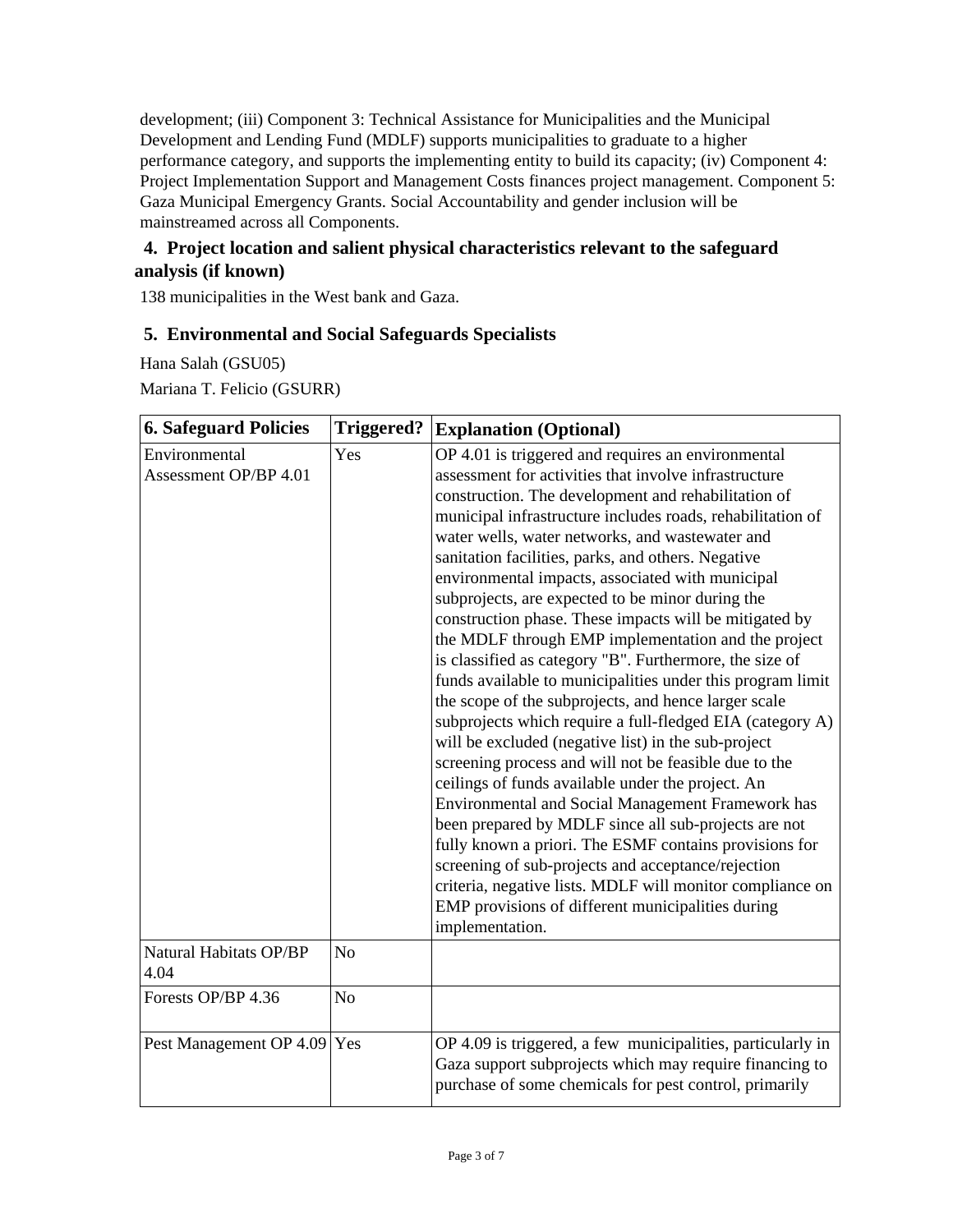|                                                      |                | mosquitoes. A pest management plan which is based on<br>lessons learned under the MDP 1 has been updated for<br>this project to ensure compliance with OP 4.09 policy on<br>chemical purchased for pest management and proper<br>storage and handling during project implementation.                                                                                                                                                                                                                                                                                                                                                                                                                                                                                                                                        |
|------------------------------------------------------|----------------|-----------------------------------------------------------------------------------------------------------------------------------------------------------------------------------------------------------------------------------------------------------------------------------------------------------------------------------------------------------------------------------------------------------------------------------------------------------------------------------------------------------------------------------------------------------------------------------------------------------------------------------------------------------------------------------------------------------------------------------------------------------------------------------------------------------------------------|
| Physical Cultural<br>Resources OP/BP 4.11            | N <sub>o</sub> | The project will contain a "chance find clause" in its<br>bidding documents which will be described in the ESMF/<br>EMP. Any sub project activity that might trigger cultural<br>heritage operational polices will be excluded.                                                                                                                                                                                                                                                                                                                                                                                                                                                                                                                                                                                             |
| Indigenous Peoples OP/<br><b>BP</b> 4.10             | N <sub>o</sub> |                                                                                                                                                                                                                                                                                                                                                                                                                                                                                                                                                                                                                                                                                                                                                                                                                             |
| <b>Involuntary Resettlement</b><br><b>OP/BP 4.12</b> | N <sub>o</sub> | Any land requirements (temporary or permanent) for<br>investments to be financed under the project will be met<br>through lands that are owned by municipalities. Any sub-<br>projects that may trigger the World Bank Policy OP 4.12<br>will be excluded, which include those that involve<br>relocation of households, temporary or permanent land<br>take, and impacts on livelihoods, including those that may<br>occur through restriction of access to resources. To<br>screen for this exclusion, the projects will rely on<br>guidelines in the Operations Manual (OM), which will<br>include a rigorous sub-project screening process. In cases<br>of voluntary land donation (VLD), municipalities will<br>need to ensure the appropriate documentation for the<br>power of choice for the sub-project screening. |
| Safety of Dams OP/BP<br>4.37                         | N <sub>o</sub> |                                                                                                                                                                                                                                                                                                                                                                                                                                                                                                                                                                                                                                                                                                                                                                                                                             |
| Projects on International<br>Waterways OP/BP 7.50    | N <sub>o</sub> | Water and wastewater rehabilitation sub-projects are of<br>limited scope and minor extensions to existing networks.<br>No new water wells are allowed under the project and the<br>impacts of the activities are minor and easily mitigated by<br>EMP implementation. No significant impacts are expected<br>to the shared groundwater aquifers in West Bank and<br>Gaza.                                                                                                                                                                                                                                                                                                                                                                                                                                                   |
| Projects in Disputed<br>Areas OP/BP 7.60             | No             |                                                                                                                                                                                                                                                                                                                                                                                                                                                                                                                                                                                                                                                                                                                                                                                                                             |

# **II. Key Safeguard Policy Issues and Their Management**

## *A. Summary of Key Safeguard Issues*

#### **1. Describe any safeguard issues and impacts associated with the proposed project. Identify and describe any potential large scale, significant and/or irreversible impacts:**

The environmental and social impacts caused by the activities of the sub-projects funded under this project are minor and of temporary nature such as noise, dust, disruption of access to roads and facilities, and safety issues. Those impacts are identified for each sub-projects and ESMP is devised to mitigate those impacts and implemented by the beneficiary municipalities with direct supervision by the MDLF staff and their hired local technical consultants (LTC). Three LTCs are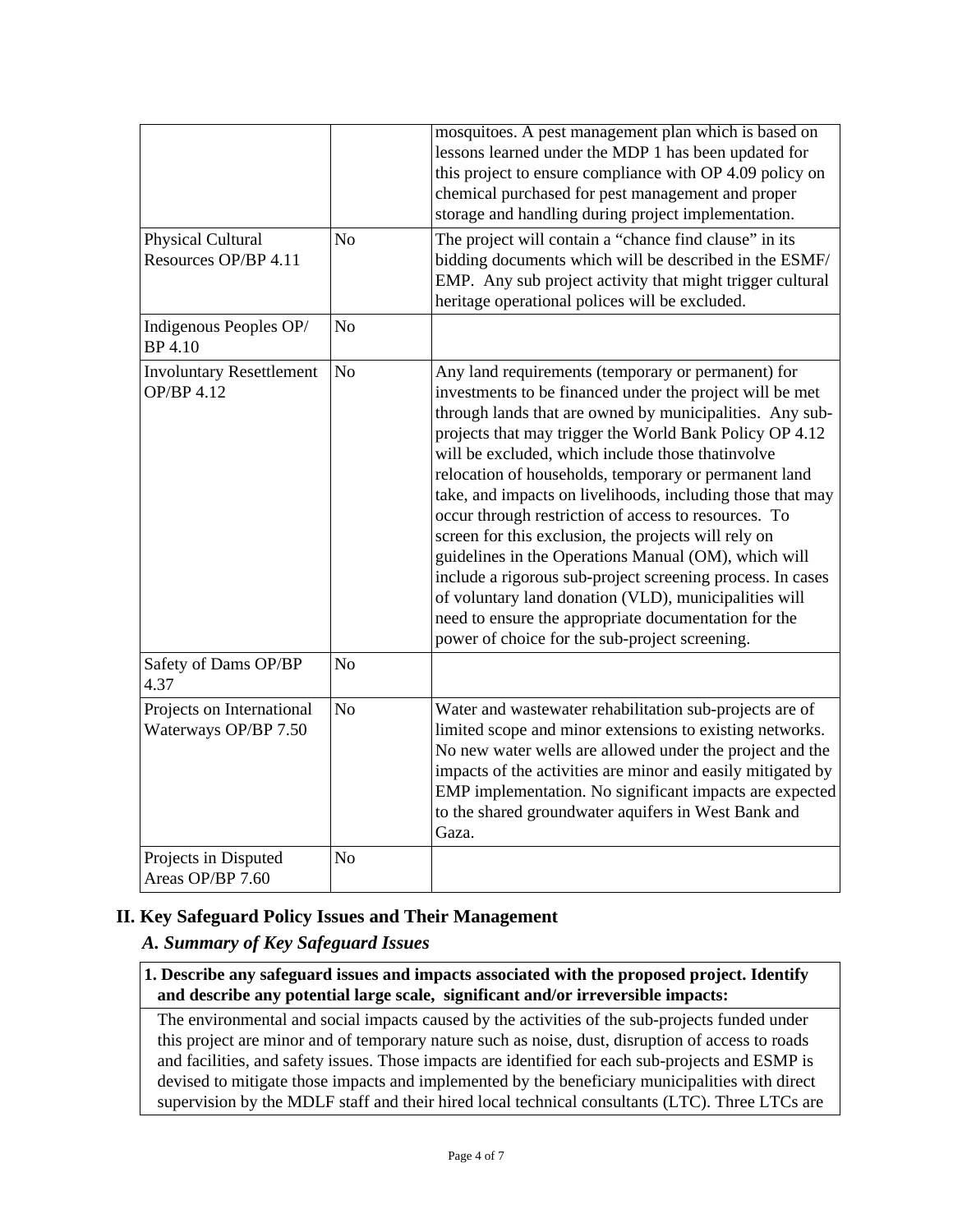hired in West Bank and 1 LTC in Gaza to help municipality engineers and staff devise and implement the provisions of the ESMPS, report to MDLF on compliance and any social impacts.

Any land requirements (temporary or permanent) for investments to be financed under the project will be met through lands that are owned by municipalities. Any sub-projects that may trigger the World Bank Policy OP 4.12 will be excluded, which include those that involve relocation of households, temporary or permanent land take, and impacts on livelihoods, including those that may occur through restriction of access to resources. To screen for this exclusion, the projects will rely on guidelines in the Operations Manual (OM), which will include a rigorous sub-project screening process. In cases of voluntary land donation (VLD), municipalities will need to ensure the appropriate documentation for the power of choice for the sub-project screening.

# **2. Describe any potential indirect and/or long term impacts due to anticipated future activities in the project area:**

No long-term environmental and social impacts are expected as a result of the municipal investments funded under the project. Any projects that might cause significant environmental impacts (category A) are excluded in the screening process when sub-projects are appraised by MDLF.

### **3. Describe any project alternatives (if relevant) considered to help avoid or minimize adverse impacts.**

N/A

#### **4. Describe measures taken by the borrower to address safeguard policy issues. Provide an assessment of borrower capacity to plan and implement the measures described.**

MDLF is staffed by experienced environmental and social specialists who are responsible for screening the sub-projects proposals submitted by municipalities and reviewing the specific ESMPs for the project. MDLF also hired regional local technical consultants (LTCs) who give hands-on experience to municipal engineers, build their capacity for environmental and social management and supervisions of contractors. Several sub-projects in the first cycle of the project (project is 2 cycles in total) have been successfully implemented and the activities were carried in accordance to the ESMF. The Bank team has been continually monitoring the compliance during implementation support missions, via MDLF progress reports, and site visits to sample projects, and the safeguards performance was rated satisfactory all through project implementation.

## **5. Identify the key stakeholders and describe the mechanisms for consultation and disclosure on safeguard policies, with an emphasis on potentially affected people.**

Key stakeholders are the MDLF and beneficiary municipalities in West Bank and Gaza. During project identification, municipalities conduct their own consultations with their constituents on priority projects, MDLF provides backstopping and oversight on the process as well as project implementation. MDLF requires municipalities to disclose their projects ESMPs and document and respond to complaints using the Grievance Redressal Mechanism (GRM).

## *B. Disclosure Requirements*

| <b>Environmental Assessment/Audit/Management Plan/Other</b>                                                 |                 |  |  |
|-------------------------------------------------------------------------------------------------------------|-----------------|--|--|
| Date of receipt by the Bank                                                                                 | 25-Mar-2013     |  |  |
| Date of submission to InfoShop                                                                              | $ 25-Mar-2013 $ |  |  |
| For category A projects, date of distributing the Executive<br>Summary of the EA to the Executive Directors | 1111            |  |  |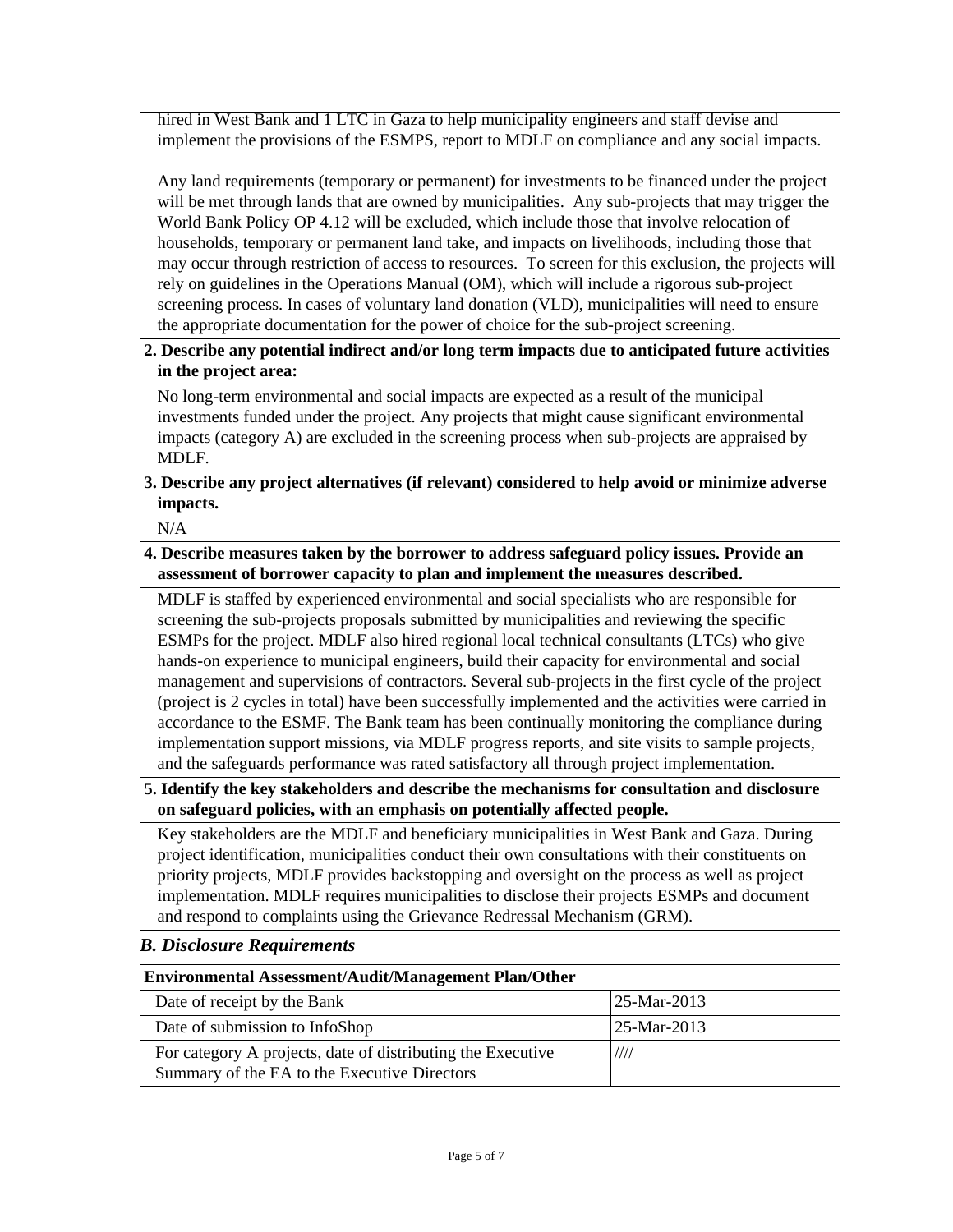| "In country" Disclosure                                                                      |             |  |  |
|----------------------------------------------------------------------------------------------|-------------|--|--|
| West Bank and Gaza<br>24-Mar-2013                                                            |             |  |  |
| Comments:                                                                                    |             |  |  |
| <b>Pest Management Plan</b>                                                                  |             |  |  |
| Was the document disclosed prior to appraisal?                                               | Yes         |  |  |
| Date of receipt by the Bank                                                                  | 25-Mar-2013 |  |  |
| Date of submission to InfoShop                                                               | 25-Mar-2013 |  |  |
| "In country" Disclosure                                                                      |             |  |  |
| West Bank and Gaza<br>24-Mar-2013                                                            |             |  |  |
| Comments:                                                                                    |             |  |  |
| If the project triggers the Pest Management and/or Physical Cultural Resources policies, the |             |  |  |

**respective issues are to be addressed and disclosed as part of the Environmental Assessment/ Audit/or EMP.**

**If in-country disclosure of any of the above documents is not expected, please explain why:**

*C. Compliance Monitoring Indicators at the Corporate Level*

| <b>OP/BP/GP 4.01 - Environment Assessment</b>                                                                                                                                                                 |                            |                                 |                 |
|---------------------------------------------------------------------------------------------------------------------------------------------------------------------------------------------------------------|----------------------------|---------------------------------|-----------------|
| Does the project require a stand-alone EA (including EMP)<br>report?                                                                                                                                          | Yes $\lceil \times \rceil$ | $\overline{N}$ o<br>1           | NA <sub>1</sub> |
| If yes, then did the Regional Environment Unit or Practice<br>Manager (PM) review and approve the EA report?                                                                                                  | Yes $\lceil \times \rceil$ | No <sub>1</sub><br>$\mathbf{I}$ | NA <sub>1</sub> |
| Are the cost and the accountabilities for the EMP incorporated<br>in the credit/loan?                                                                                                                         | Yes $\lceil \times \rceil$ | No <sub>1</sub><br>-1           | NA <sub>1</sub> |
| <b>OP 4.09 - Pest Management</b>                                                                                                                                                                              |                            |                                 |                 |
| Does the EA adequately address the pest management issues?                                                                                                                                                    | Yes [ $\times$ ]           | $\overline{N}$ o<br>-1          | $NA \Gamma$     |
| Is a separate PMP required?                                                                                                                                                                                   | Yes $\lceil$<br>1          | No [ $\times$ ]                 | NA <sub>1</sub> |
| If yes, has the PMP been reviewed and approved by a<br>safeguards specialist or PM? Are PMP requirements included<br>in project design?If yes, does the project team include a Pest<br>Management Specialist? | Yes $\lceil$<br>1          | No <sub>1</sub><br>-1           | NA[X]           |
| The World Bank Policy on Disclosure of Information                                                                                                                                                            |                            |                                 |                 |
| Have relevant safeguard policies documents been sent to the<br>World Bank's Infoshop?                                                                                                                         | Yes $\lceil \times \rceil$ | $No \lceil \rceil$              | $NA \,$ [       |
| Have relevant documents been disclosed in-country in a public<br>place in a form and language that are understandable and<br>accessible to project-affected groups and local NGOs?                            | Yes $\lceil \times \rceil$ | $\overline{N}$ o<br>1           | NA <sub>1</sub> |
| <b>All Safeguard Policies</b>                                                                                                                                                                                 |                            |                                 |                 |
| Have satisfactory calendar, budget and clear institutional<br>responsibilities been prepared for the implementation of<br>measures related to safeguard policies?                                             | Yes $\lceil \times \rceil$ | No <sub>1</sub><br>1            | $NA \Gamma$     |
| Have costs related to safeguard policy measures been included<br>in the project cost?                                                                                                                         | Yes $\lceil \times \rceil$ | No <sub>1</sub>                 | NA [            |